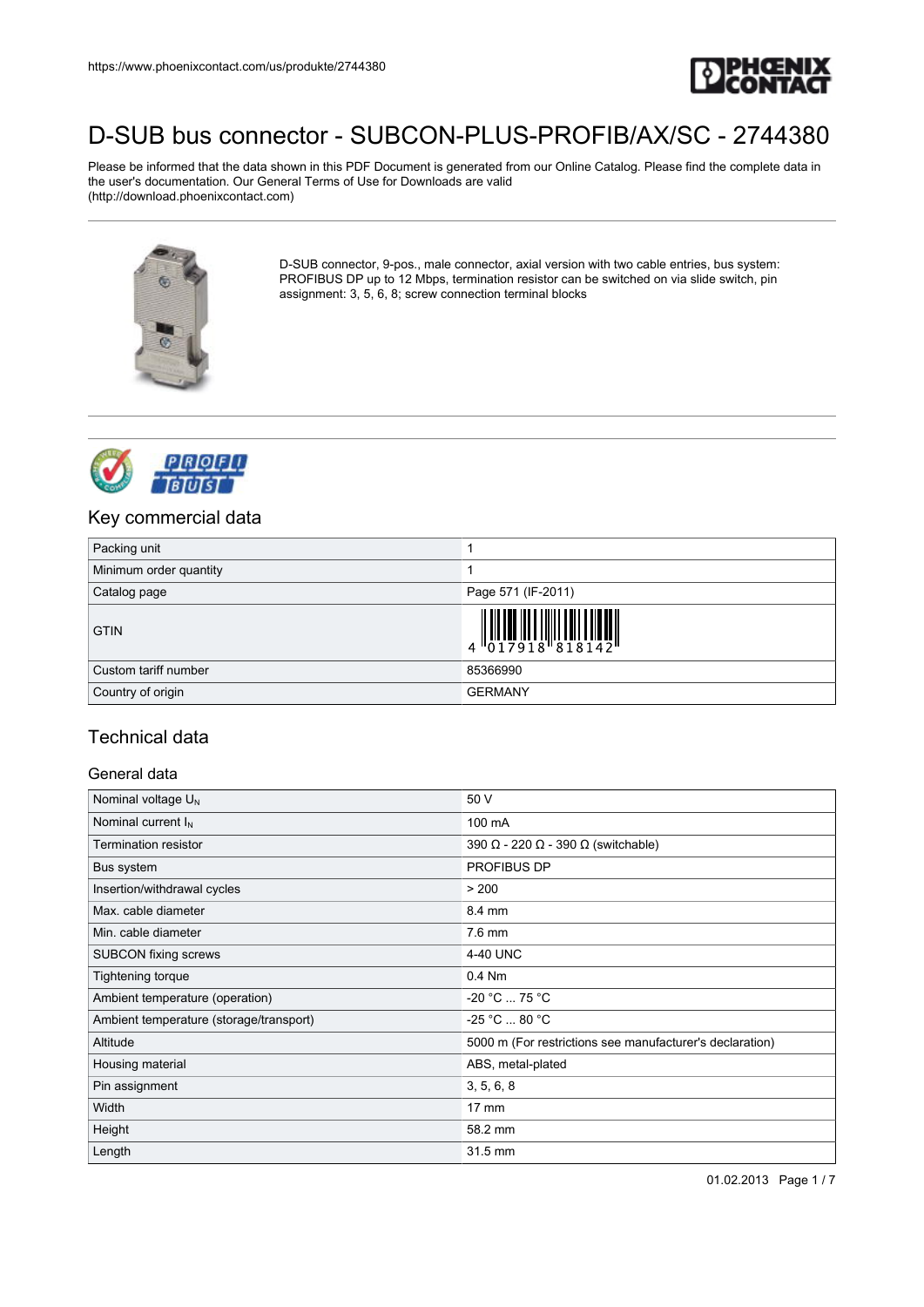

## Technical data

#### Connection data

| Connection                                 | D-SUB connection                           |
|--------------------------------------------|--------------------------------------------|
| Number of positions                        | 9                                          |
| Connection method                          | D-SUB connector                            |
| <b>Termination resistor</b>                | 220 $\Omega$ (Can be connected externally) |
| Connection                                 | PCB connection                             |
| Connection method                          | Screw connection                           |
| Termination resistor                       | 390 $\Omega$ (Can be connected externally) |
| Conductor cross section stranded min.      | $0.14 \, \text{mm}^2$                      |
| Conductor cross section stranded max.      | $1 \text{ mm}^2$                           |
| Conductor cross section solid min.         | $0.14 \, \text{mm}^2$                      |
| Conductor cross section solid max.         | $1.5$ mm <sup>2</sup>                      |
| Min. AWG conductor cross section, stranded | 26                                         |
| Max. AWG conductor cross section, stranded | 18                                         |
| Conductor cross section AWG/kcmil min.     | 26                                         |
| Conductor cross section AWG/kcmil max      | 16                                         |
| Stripping length                           | $5 \text{ mm}$                             |
| Tightening torque                          | $0.4$ Nm                                   |

### **Classifications**

#### ETIM

| ETIM 2.0        | EC001132 |
|-----------------|----------|
| $E$ TIM 3.0     | EC001132 |
| ETIM 4.0        | EC001132 |
| <b>ETIM 5.0</b> | EC001132 |

### UNSPSC

| UNSPSC 11            | 39121402 |
|----------------------|----------|
| <b>UNSPSC 12.01</b>  | 39121402 |
| UNSPSC 13.2          | 39121402 |
| UNSPSC 6.01          | 30211802 |
| <b>UNSPSC 7.0901</b> | 39121402 |

### eCl@ss

| eCl@ss 4.0 | 27140816 |
|------------|----------|
| eCl@ss 4.1 | 27140816 |
| eCl@ss 5.0 | 27143424 |
| eCl@ss 5.1 | 27143424 |
| eCl@ss 6.0 | 27143424 |
| eCl@ss 7.0 | 27440302 |

### Approvals

Approvals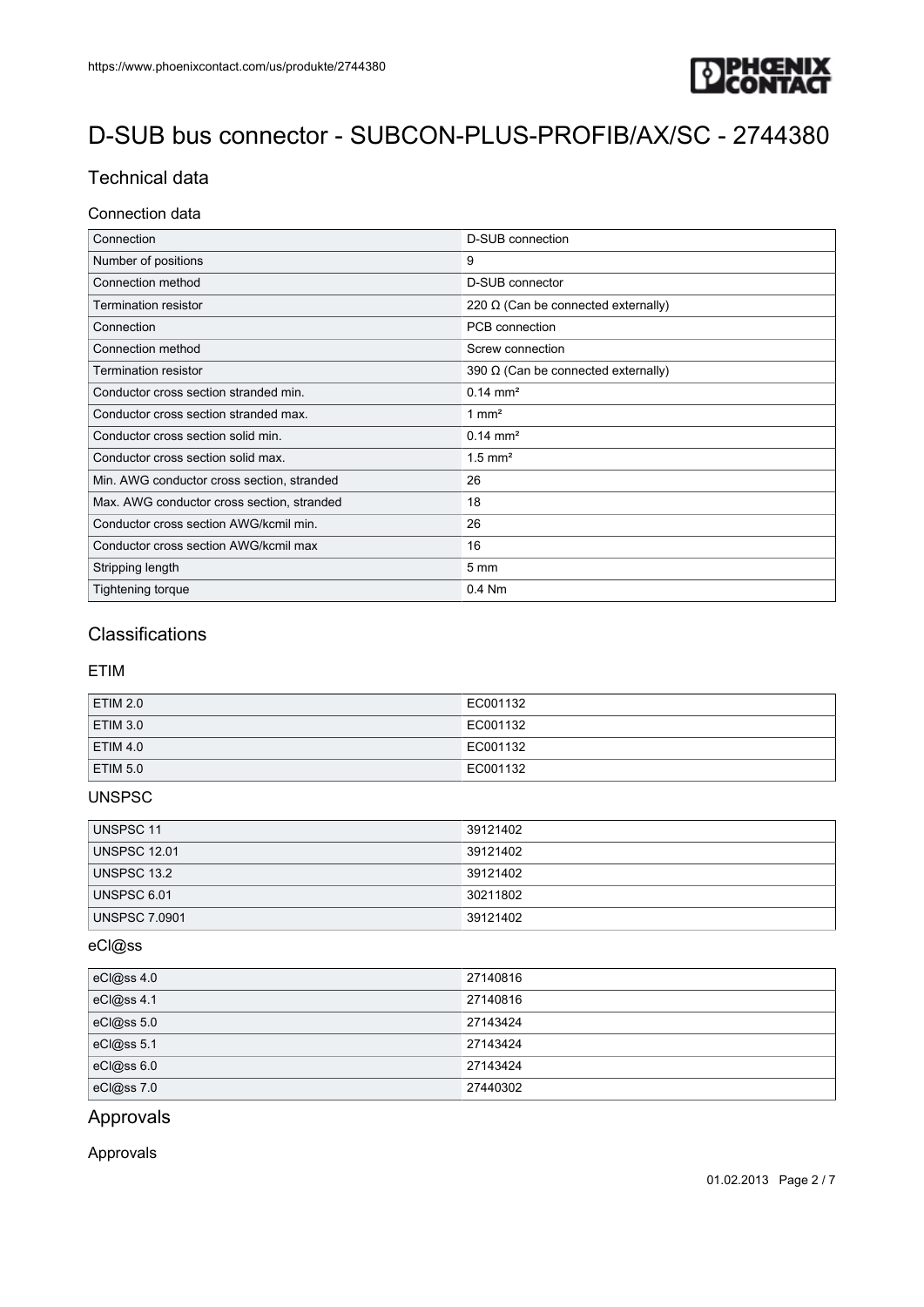

### Approvals

Approvals

UL Recognized / cUL Recognized / GOST / CSA / cULus Recognized

Ex Approvals

Approvals submitted

Approval details

UL Recognized **W** 

cUL Recognized **PN** 

GOST<sup>e</sup>

**CSA** 

cULus Recognized a **Wus** 

### Accessories

#### Accessories

Cable/conductor

[Cable - PSM-CABLE-PROFIB/FC - 2744652](https://www.phoenixcontact.com/us/produkte/2744652)



PROFIBUS cable, Fast Connect type, up to 12 Mbps (02YSY (ST)CY 1x2x22 AWG)

Plug/Adapter

01.02.2013 Page 3 / 7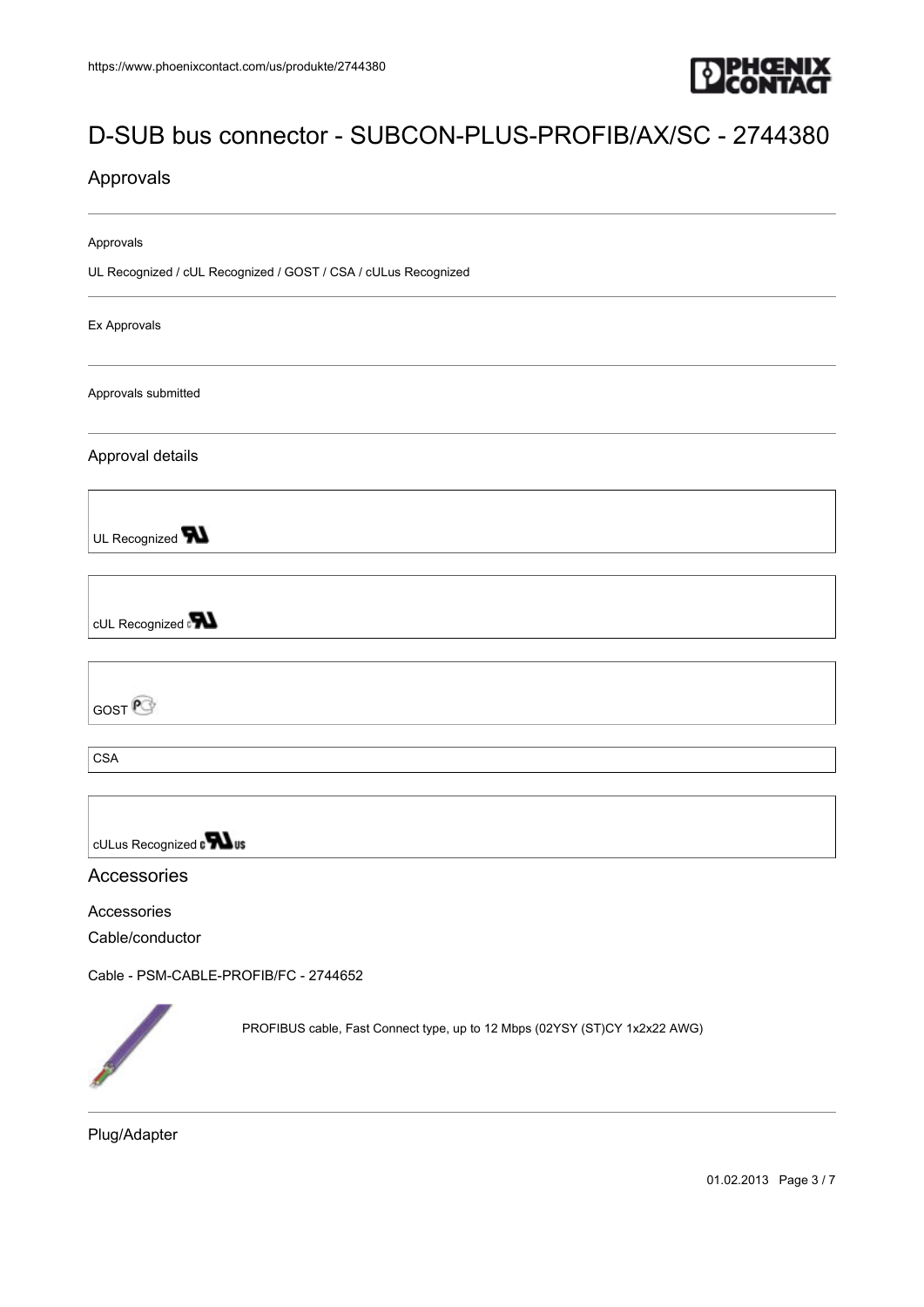

### Accessories

[D-SUB bus connector - SUBCON-PLUS-PROFIB/PG/SC2 - 2708245](https://www.phoenixcontact.com/us/produkte/2708245)



D-SUB connector, 9-pos., male connector, cable entry < 35°, bus system: PROFIBUS DP up to 12 Mbps with PG D-SUB female connector for connecting a programming device, termination resistor can be switched on via slide switch, pin assignment: 3, 5, 6, 8; screw connection terminal blocks

#### [D-SUB bus connector - SUBCON-PLUS-PROFIB/90/PG/IDC - 2313685](https://www.phoenixcontact.com/us/produkte/2313685)



D-SUB connector, 9-pos., male connector, cable entry < 90°, bus system: PROFIBUS DP up to 12 Mbps with PG D-SUB female connector for connecting a programming device, termination resistor can be switched on via slide switch, pin assignment: 3, 5, 6, 8; IDC terminal block connection

[D-SUB bus connector - SUBCON-PLUS-PROFIB/AX - 2744377](https://www.phoenixcontact.com/us/produkte/2744377)



D-SUB connector, 9-pos., male connector, axial version with two cable entries, bus system: PROFIBUS DP up to 12 Mbps, termination resistor can be switched on via slide switch, pin assignment: 3, 5, 6, 8; springcage connection terminal blocks

Tools

[Stripping pliers - QUICK WIREFOX 6 - 1204384](https://www.phoenixcontact.com/us/produkte/1204384)



Stripping tool for cables with PVC insulation, stripping range: 0.08 to 6 mm<sup>2</sup>, wire cutting up to 6 mm<sup>2</sup> flexible or 4  $\text{mm}^2$  rigid

[Stripping tool - PSM-STRIP-FC/PROFIB - 2744623](https://www.phoenixcontact.com/us/produkte/2744623)

Quick stripping tool for PROFIBUS cable, type Fast Connect



01.02.2013 Page 4 / 7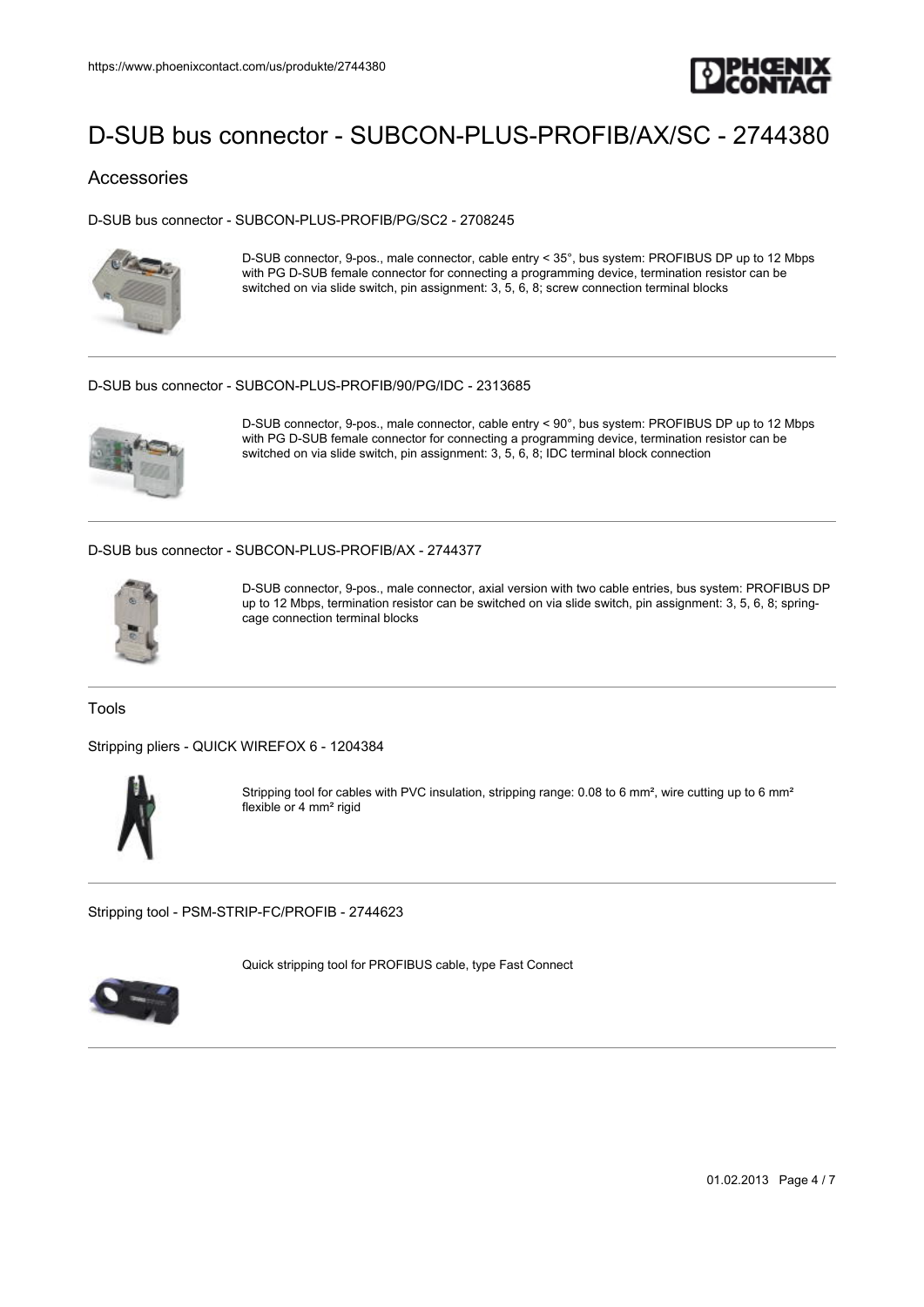

### Accessories

[Screwdriver - SZF 0-0,4X2,5 - 1204504](https://www.phoenixcontact.com/us/produkte/1204504)



Actuation tool, for ST terminal blocks, also suitable for use as a bladed screwdriver, size: 0.4 x 2.5 x 75 mm, 2-component grip, with non-slip grip

[Screwdriver - SZK PH1 VDE - 1205150](https://www.phoenixcontact.com/us/produkte/1205150)



Screwdriver, PH crosshead, VDE insulated, size: PH 1 x 80 mm, 2-component grip, with non-slip grip

Drawings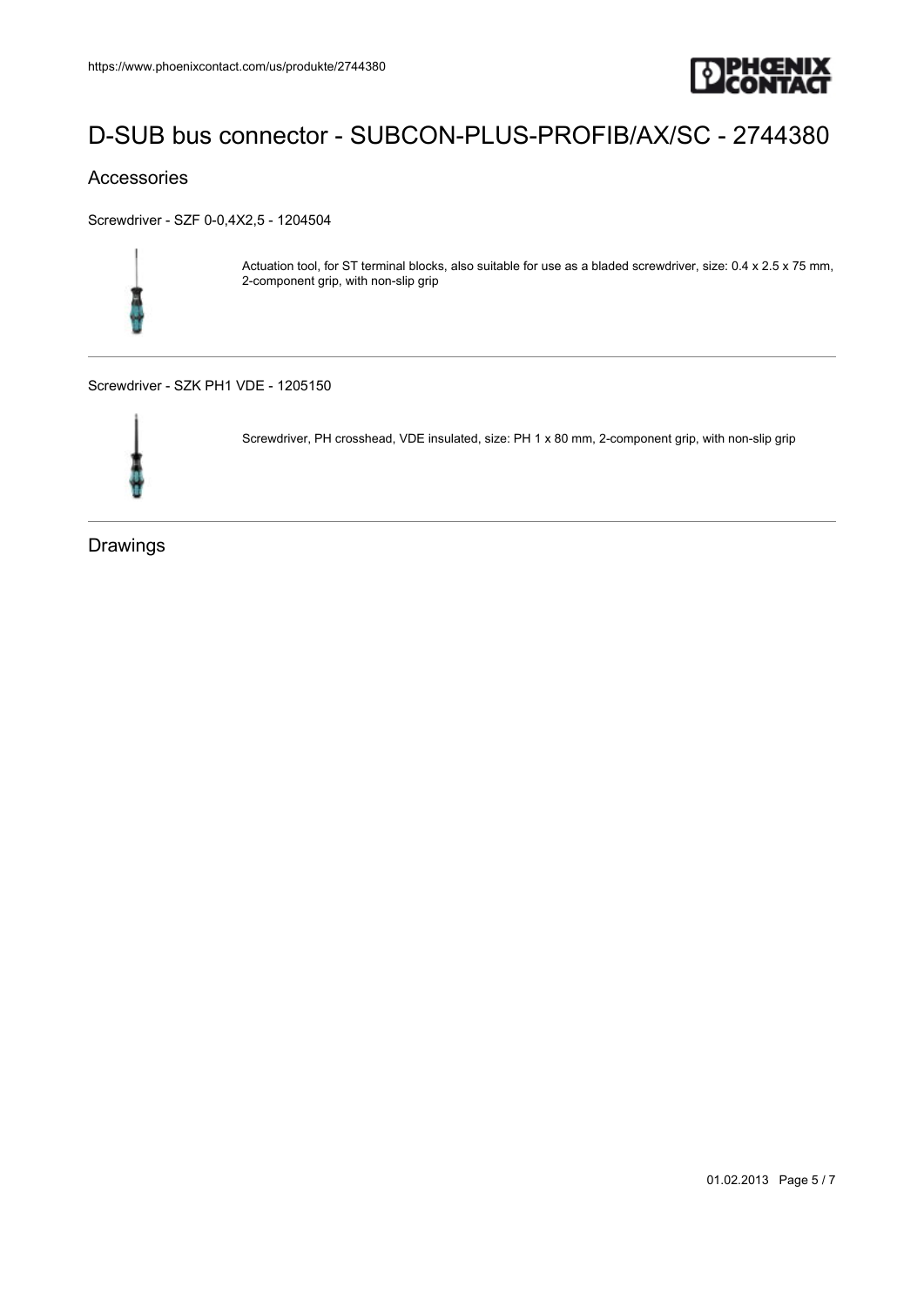

#### Dimensioned drawing